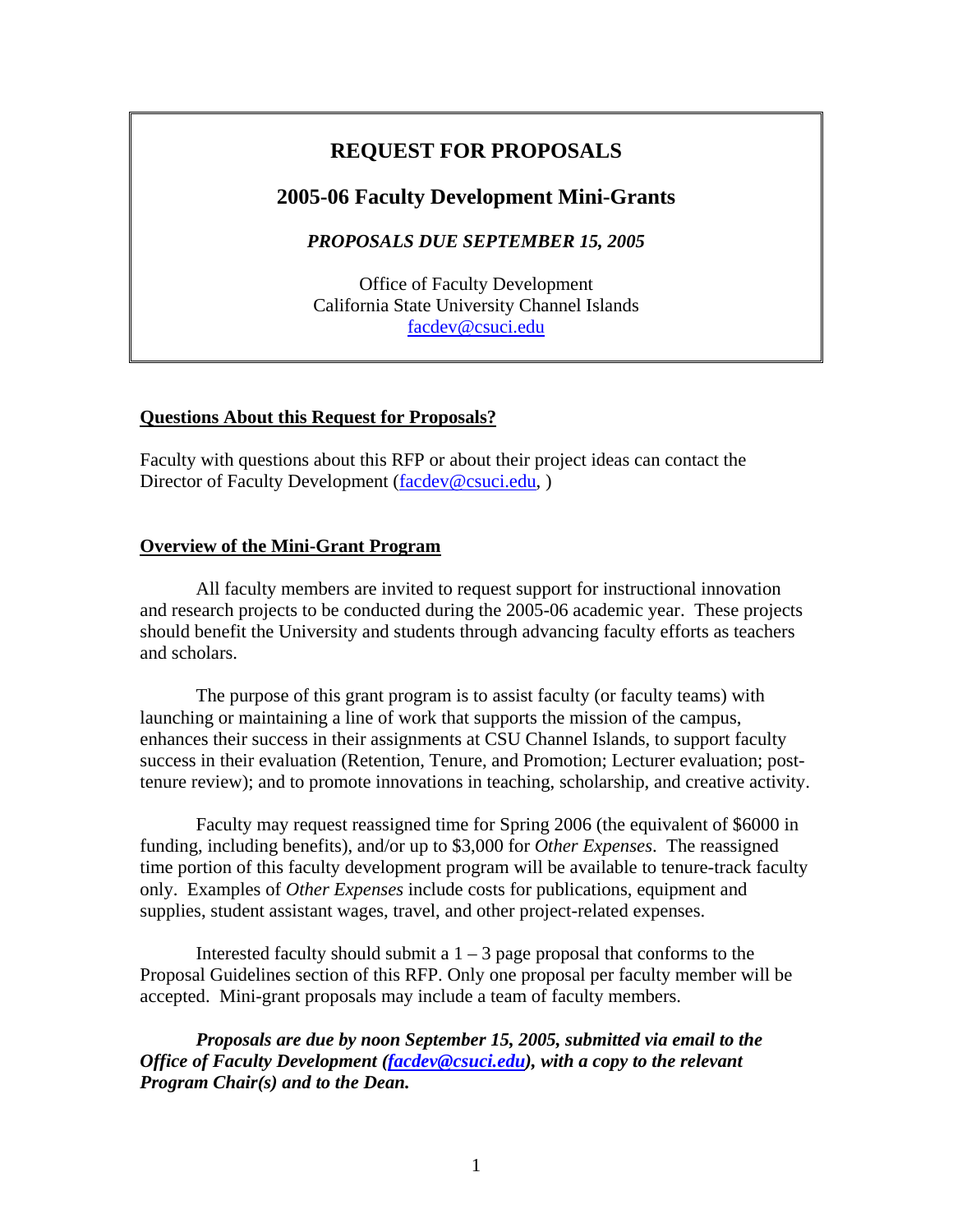#### **Mini-Grant Review Process and Evaluation Form**

The proposals will be evaluated anonymously by at least three faculty members, one of which will be in the general disciplinary area of the Investigator. Members of the Faculty Development Advisory Committee who have not submitted Mini-Grant proposals during this funding cycle, and members of the faculty at-large will serve as reviewers. Prior to completing a Mini-Grant Proposal Evaluation Form (provided at the end of this RFP), each reviewer will be trained on the use of this Form, including a practice evaluation of example proposals. Funding requests should not exceed one course reassigned time  $(2 - 4 \text{ WTU})$  per tenure-track faculty investigator, and/or \$3,000. Individuals must have submitted a progress report on prior mini-grant funding. If the reviewers of a proposal determine that the proposal does not meet the minimum requirements on the Mini-Grant Evaluation Form, the proposal will not be reviewed.

#### **Point System**

Proposals will be evaluated according to the six required sections described in the Proposal Guidelines. One of four ratings will be used for each element under the six sections. The definitions and evidence required for that rating are listed below.

#### Persuasively articulated (3 pts):

The proposal clearly describes the required element and also provides a compelling reason why the project warrants funding.

#### Articulated (2 pts):

The proposal clearly describes the required element and provides a reason why the project warrants funding.

#### Vaguely described (1 pt):

The proposal provides an outline or components of the required element but does not provide a strong reason why the project warrants funding.

#### Not evident (0 pts):

Either this section of the proposal is missing entirely or it only provides a component of the required element, and the proposal does not provide a reason why the project warrants funding.

#### **Alternate Sources of Funds**

In some cases, reviewers may recommend that the investigator(s) seek funding from one of the following sources: Instructionally-Related Activities (IRA, website), Lottery Funding (Dean's Office), or Program funding. General guidelines for determining whether a proposal is appropriate for Faculty Development Mini-Grant funds are listed below.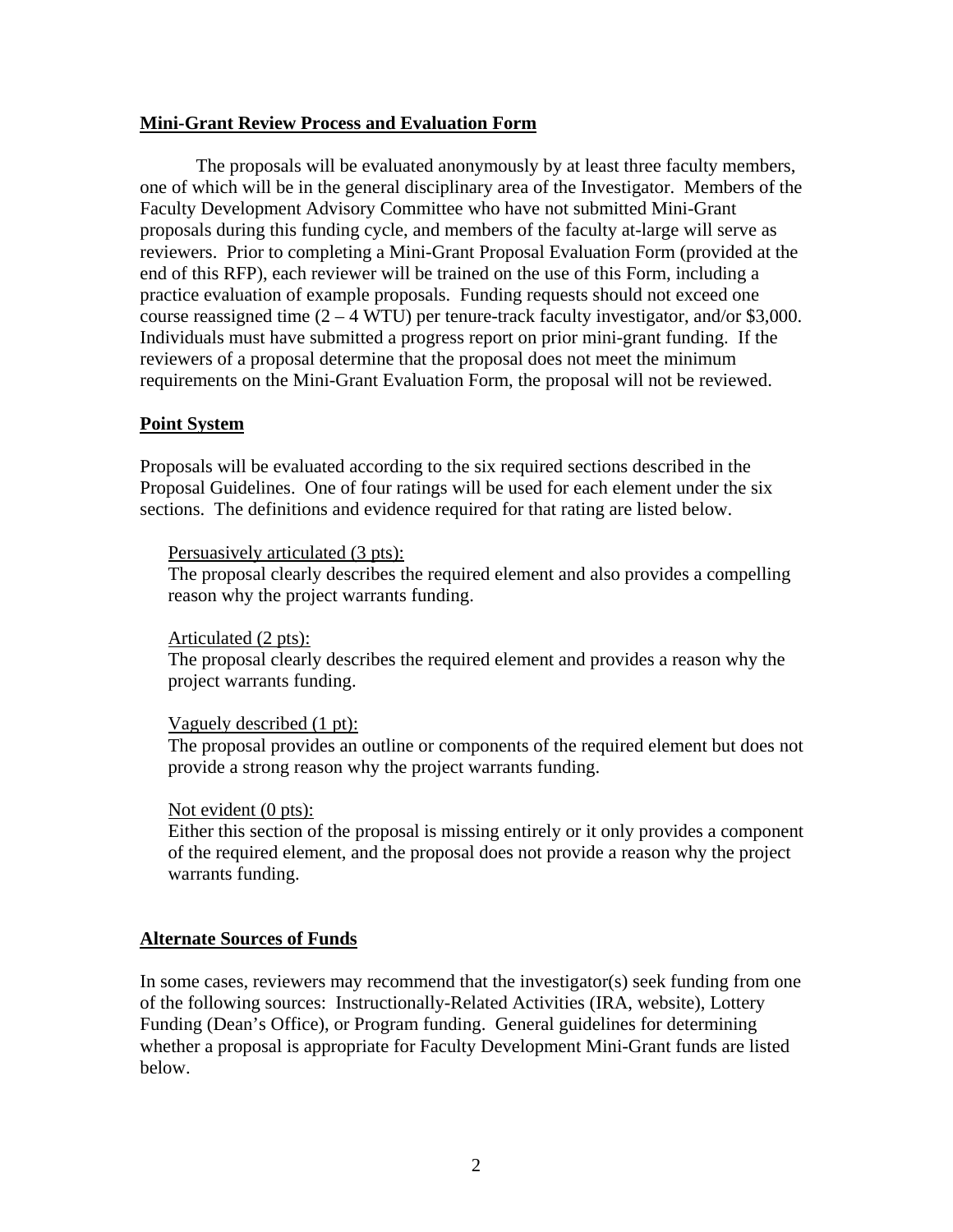- The project involves curriculum development that will mainly benefit students: *Program funding or funding from the Dean is more appropriate*
- The project involves the acquisition of materials or speakers for a specific course: *Instructionally-Related Activities funding is more appropriate*
- The project involves infrastructure/ equipment acquisition where students are the main beneficiaries (i.e., instructional lab development or specialty facility/ software): *Lottery money, Program funding, or funding from the Dean is more appropriate.*

Examples of funded Mini-Grant proposals are available in the campus Public Folders in the *Faculty Development* public folder in Outlook.

#### **Institutional Review Board Approval**

 If your project involves research on human subjects, your proposal should be submitted to the Institutional Review Board (IRB) on or before September 15, 2005. Information about the IRB approval process can be obtained from the Office of Research and Sponsored Projects; contact Barbara Thorpe [\(Barbara.Thorpe@csuci.edu\)](mailto:Barbara.Thorpe@csuci.edu) or Amanda Quintero ([Amanda.Quintero@csuci.edu](mailto:Amanda.Quintero@csuci.edu)) for more information about the IRB process.

#### **Reporting requirements for funded projects**

Brief reports summarizing accomplishments and itemizing project expenditures are due to the Director of Faculty Development, with copies sent to the relevant Program Chair(s), no later than June 30, 2006.

#### **What to Consider in a Mini-Grant Budget**

*Reassigned Time.* Faculty should indicate how many units of reassigned time are being requested. Reassigned time can only be requested for the Spring 2006 semester. Reassigned time for lecturers is not supported by the mini-grant program and must, instead, be negotiated with the lecturer's Chair as part the annual/ semester contract.

*Other Expenses.*The maximum funding available for the Other Expenses portion of a mini-grant is \$3,000. Because program resources are state funds available the 2005-06 fiscal year only, awards *must be spent by June 30, 2006*. Equipment and supplies must be *requisitioned and encumbered even earlier than June 30, 2006*. Expenses that can be paid using an Other Expenses award include:

**1. Equipment**. Equipment (including computer hardware) that is essential to the project can be purchased *via requisition*. The total should include 8% state sales tax, shipping and handling, and costs for maintenance agreements, if required. Equipment purchased with these funds is the property of CSU Channel Islands and must be made available for others to use. Faculty should review the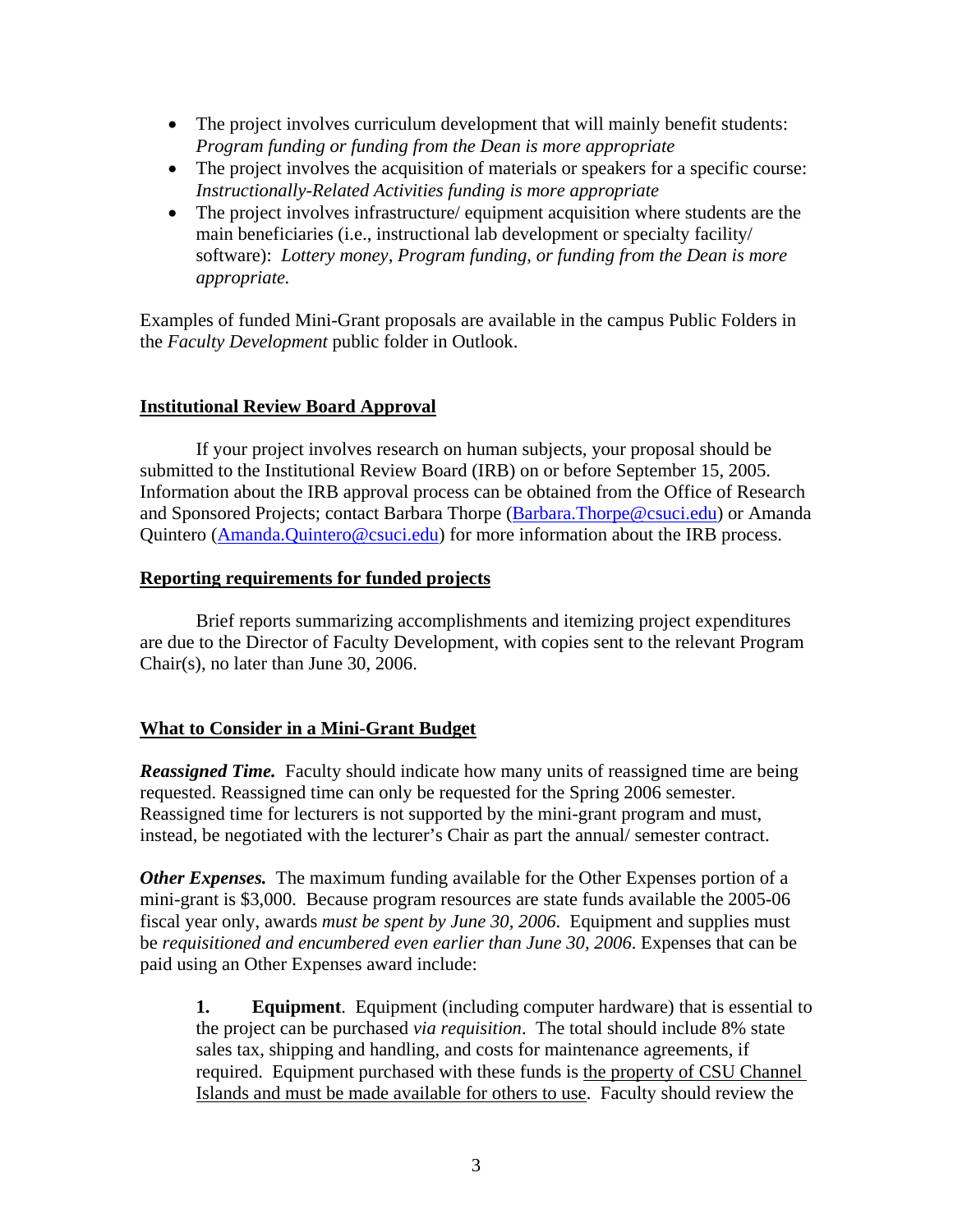listing of campus equipment available for individuals to use before requesting equipment. When requested equipment is already available on campus, this portion of a mini-grant will be cut from the budget. In some cases, the equipment may be available but has limitations for its use that should be clearly indicated in the proposal.

 **2. Supplies and services.** Supplies and services include requisitioned items such as software and publications, cartridges and chemicals, film and batteries, paints and page charges. Budgets must include funds for sales tax and for shipping and handling charges. Books purchased on a Mini-Grant become the property of the CSU Channel Islands Library.

 **3. Travel expenses for faculty.** Travel expenses (transportation, lodging, and meals) must be integral to the success of the project. Mini-Grant funding is not intended to be a substitute for travel funds provided for tenure-track faculty and tenure-track faculty must provide a statement in the proposal that indicates how the program travel funds will be expended. The amount of reimbursement is limited to the *per diem* rates established by the state.

**4. Student assistants**. Students can be paid an hourly wage for their assistance with the project, but they must be hired as regular student assistants, following campus procedures. Students can work no more than 20 hours per week when classes are in session. In planning a project, faculty should recognize that having student assistants involves a significant supervisory and bookkeeping responsibility for the project director. Faculty Affairs can provide additional information on wages, classifications, and other matters related to planning a project that will involve student assistant employees. The student assistant classification and rate of pay should be clearly indicated in the budget for a mini-grant proposal.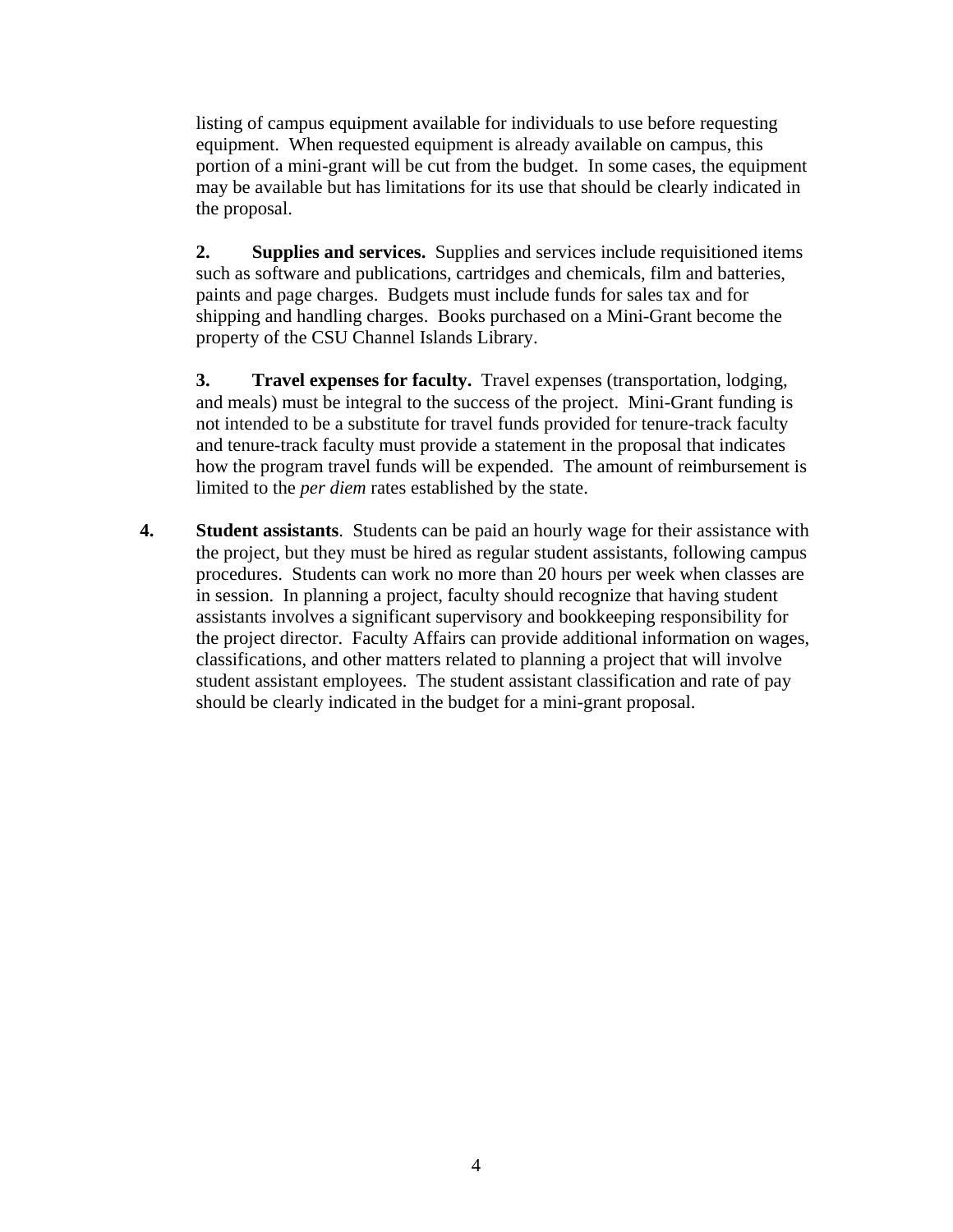# **PROPOSAL GUIDELINES**

#### **Minimum Requirements for Submitted Projects**

 All proposals must meet the following four criteria, which apply to the Mini-Grant Proposal as a whole.

#### *1. The proposal is aligned with the mission of CSUCI*

Proposals should clearly indicate how they relate to one or more of the following elements of the CSUCI Mission Statement.

- Student-centered educational experience
- Experiential and service learning
- Within and across disciplines through integrative approaches
- Multicultural perspectives
- International perspectives

#### *2. The proposal helps faculty succeed in the evaluation process at CSUCI.*

For temporary faculty, the proposed project should relate to their teaching responsibilities at CSUCI and/or enhance their professional goals as a teacher. A case should be made by the temporary faculty member how a proposed project will help them succeed in the review of lecturers (annual review for annual contract lecturers and semester review for semester contract lecturers).

Tenure-track and tenured faculty should relate their project to their evaluation in the Retention, Tenure, and Promotion process and/or their professional development in the categories of teaching, scholarly and creative activities, or service.

#### *3. The proposal describes how the project informs the investigator as a teacher/ scholar.*

 The Faculty Development Mini-Grant proposals are designed to encourage a teacher/ scholar model for faculty members. Proposals related to teaching must indicate how the project relates to instructional effectiveness and innovation. Proposals requesting support for scholarly and creative activities must indicate how the proposed activities will enhance their teaching.

#### *4. Supporting this project is an appropriate use of faculty development funds.*

 Several alternative sources of funding are available on campus, including Program Areas, the Instructionally-Related Activities Fund, and Lottery Funds. Examples of appropriate funding and funding requests that are not appropriate for funding as a Mini-Grant are shown in Table 1. Prior to writing a Mini-Grant proposal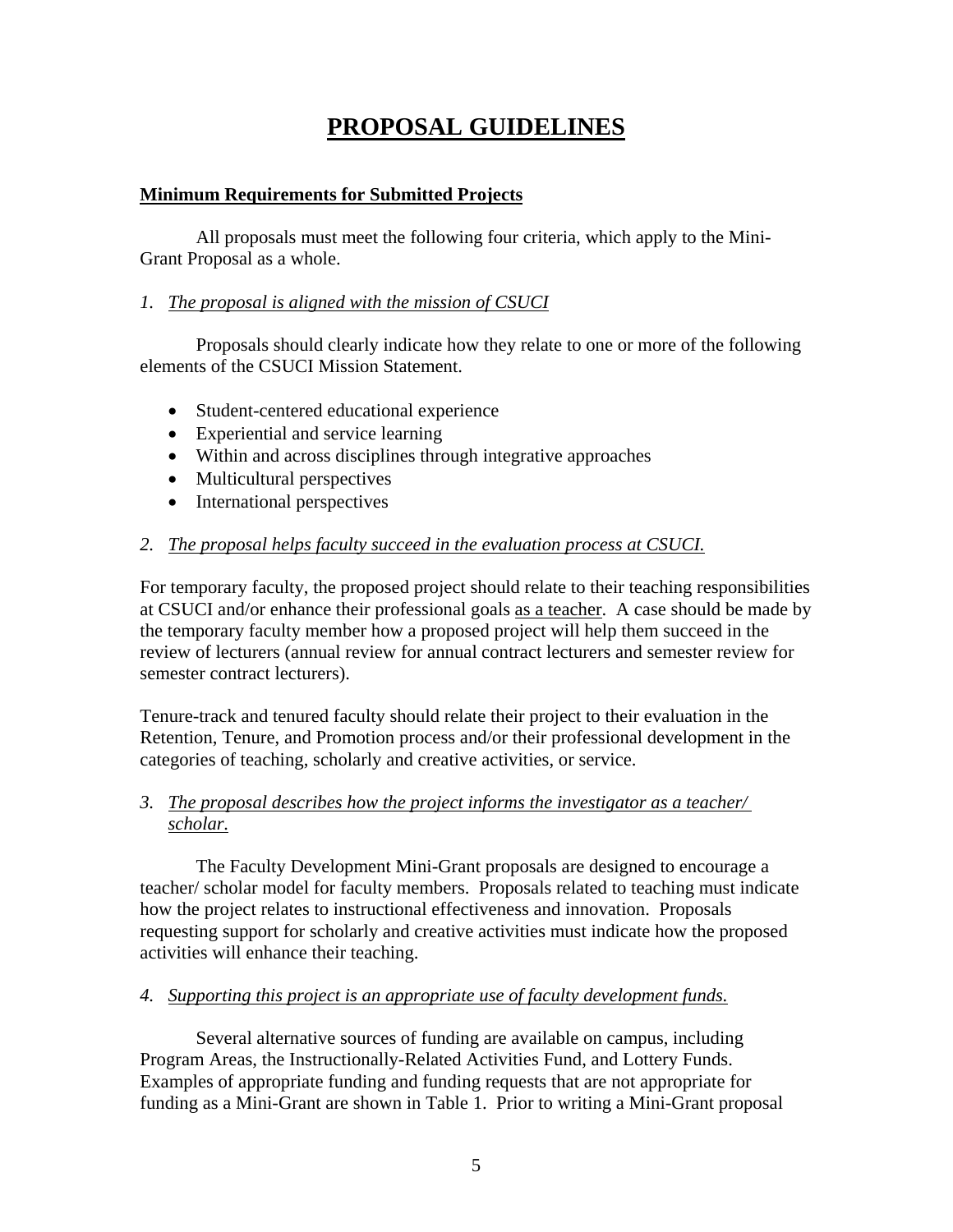faculty are encouraged to talk with the Director of Faculty Development to determine whether a proposal idea would be appropriate for funding as a Faculty Development Mini-Grant.

| An Appropriate Use of Mini-Grant Funds             | <b>Not An Appropriate Use of Mini-Grant Funds</b>          |
|----------------------------------------------------|------------------------------------------------------------|
|                                                    |                                                            |
| A proposal from a temporary faculty member         | A proposal from a temporary faculty member seeks to        |
| seeks to travel to a conference to present a paper | travel to a conference to present a paper related to their |
| and, at the same time, to attend a conference      | doctoral research. (Note: program funds may be             |
| strand on student learning styles.                 | <i>available for this purpose</i> )                        |
| A tenure-track faculty member seeks funding to     | A tenure-track faculty member seeks funding to             |
| purchase graphing calculators for a math class     | purchase graphing calculators for a math class. (Note:     |
| and then assess how pre-credential teachers'       | program funds or lottery funds may be available for        |
| attitudes toward the graphing calculators change   | <i>this purpose</i> )                                      |
| during the course.                                 |                                                            |
| A tenured faculty member seeks funding to          | A tenured faculty member seeks funding to publish          |
| present a workshop to the campus on writing        | student writings created by students in her course.        |
| across the disciplines.                            | (Note: Instructionally-Related Activities funds may be     |
|                                                    | available for this purpose)                                |

#### Table 1. Examples of Appropriate and Not Appropriate Requests for Mini-Grant Funds

#### **Proposal Content**

Proposals should be no longer than three, single-spaced pages and should contain the following sections. The point values and percentage of the evaluation on individual sections are provided below and on the Mini-Grant Evaluation Form. The points (maximum 48) for each section of the proposal should be reflected in relative lengths of the sections in your proposal.

#### I) Goals and Anticipated Outcomes (12 points)

This section of the proposal should list the goals of the project and the anticipated outcomes during the period of funding of the mini-grant. If you list longer-term goals or anticipated outcomes that will extend beyond the duration of the mini-grant, clearly differentiate these from the goals/ outcomes during the period of funding of the mini-grant. The goals and anticipated outcomes should be significant and the outcomes should follow logically from the goals.

The proposal should indicate how the goals and objectives are aligned with the CSUCI mission. A persuasive argument should be provided for how the project will assist the faculty member or members succeed in their evaluation process at CSU Channel Islands. For lecturers, this involves their annual or semester review of their teaching by the Chair of their program area. For tenure-track and tenured faculty, an argument should be made based on the Retention, Tenure, and Promotion (RTP) process, including post-tenure review which has not yet been implemented on campus.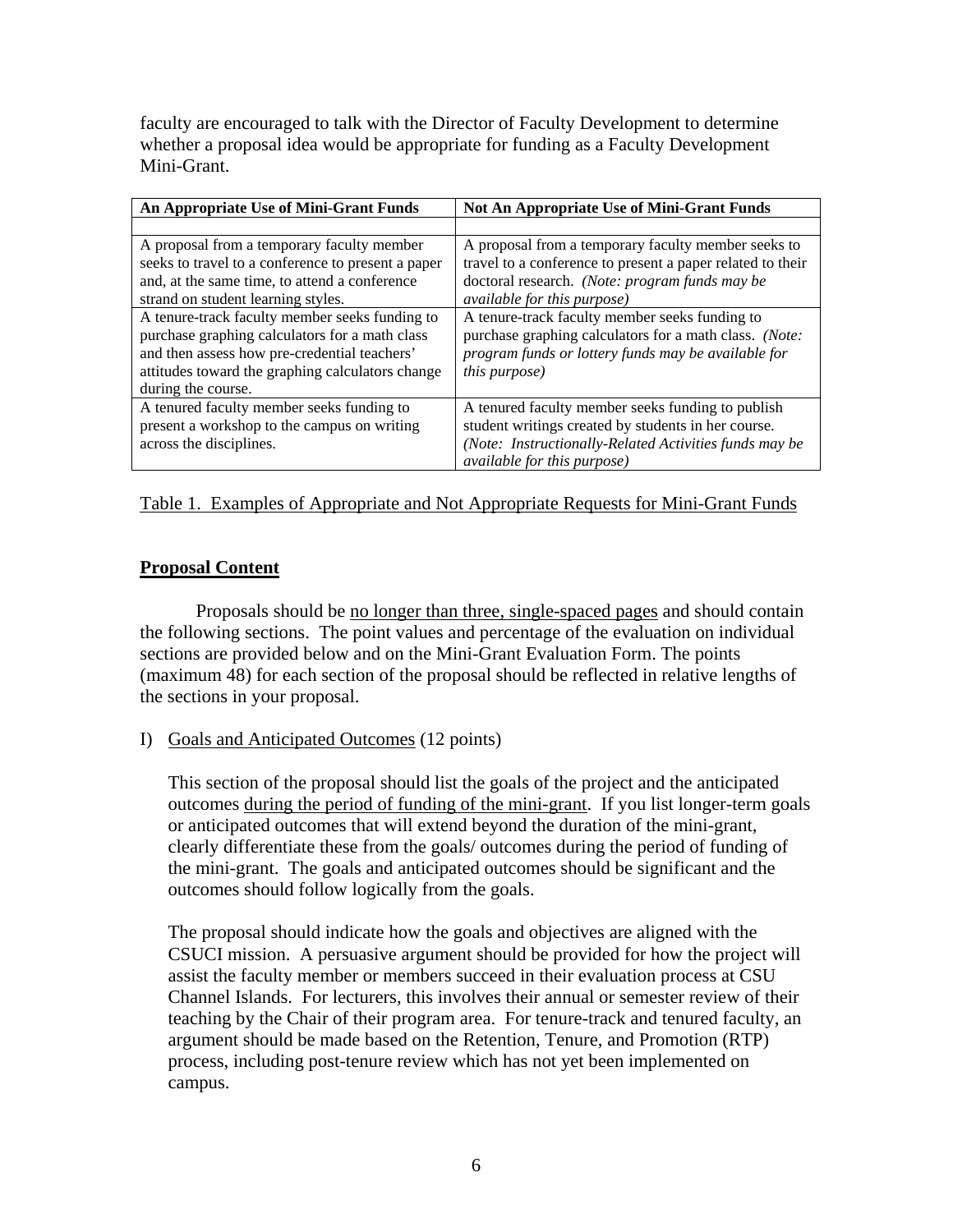#### II) Plans and Procedures (9 points)

Plans and procedures are the processes by which the project will be implemented. This proposal should persuasively describe how the goals and anticipated outcomes will be achieved during the funding period of the mini-grant. Plans and procedures should be written so that they are clear to a person who is not in the faculty member's discipline, and they should lead logically to achieving the goals and outcomes of the project. The role of the investigator(s) and any student assistants must be clearly indicated in this section of the proposal with a workload that is consistent with the requested funding for the mini-grant proposal.

## III) Professional Development Benefits for the Participants and the University Community (9 points)

Proposals should delineate how the project will lead to the professional development of the investigator(s). Examples of professional development include the following opportunities:

- to examine/ develop a new approach to teaching
- to present work to disciplinary peers and receive constructive feedback
- to enhance one's writing skills
- to secure research results that will lead to research funding
- to examine/ develop new creative techniques
- to learn new classroom/ program assessment techniques
- to research an area of scholarly work related to one's scholarship

All proposals must help faculty members develop as teacher-scholars. As a result, proposals should indicate how the proposed project assists faculty in examining and promoting instructional effectiveness and innovation, scholarly pursuits, and/or creative activities that will inform their teaching.

In addition to the professional development benefits to the individual(s) participating in the min-grant project, the proposal should indicate how the campus and/or local community will benefit from the proposed project.

#### IV)Plans for Dissemination of the Project Results (6 points)

The proposal should clearly indicate how the goals/ anticipated outcomes will be disseminated. All projects must have some form of dissemination as appropriate to the proposal. In some cases, dissemination may only involve a written report to the Dean/ Director of Faculty Development while for other projects, a presentation at a conference may be appropriate.

Examples of appropriate dissemination are listed below:

• Presentation of a scholarly/ creative activity to a national, regional, or local disciplinary (or interdisciplinary) audience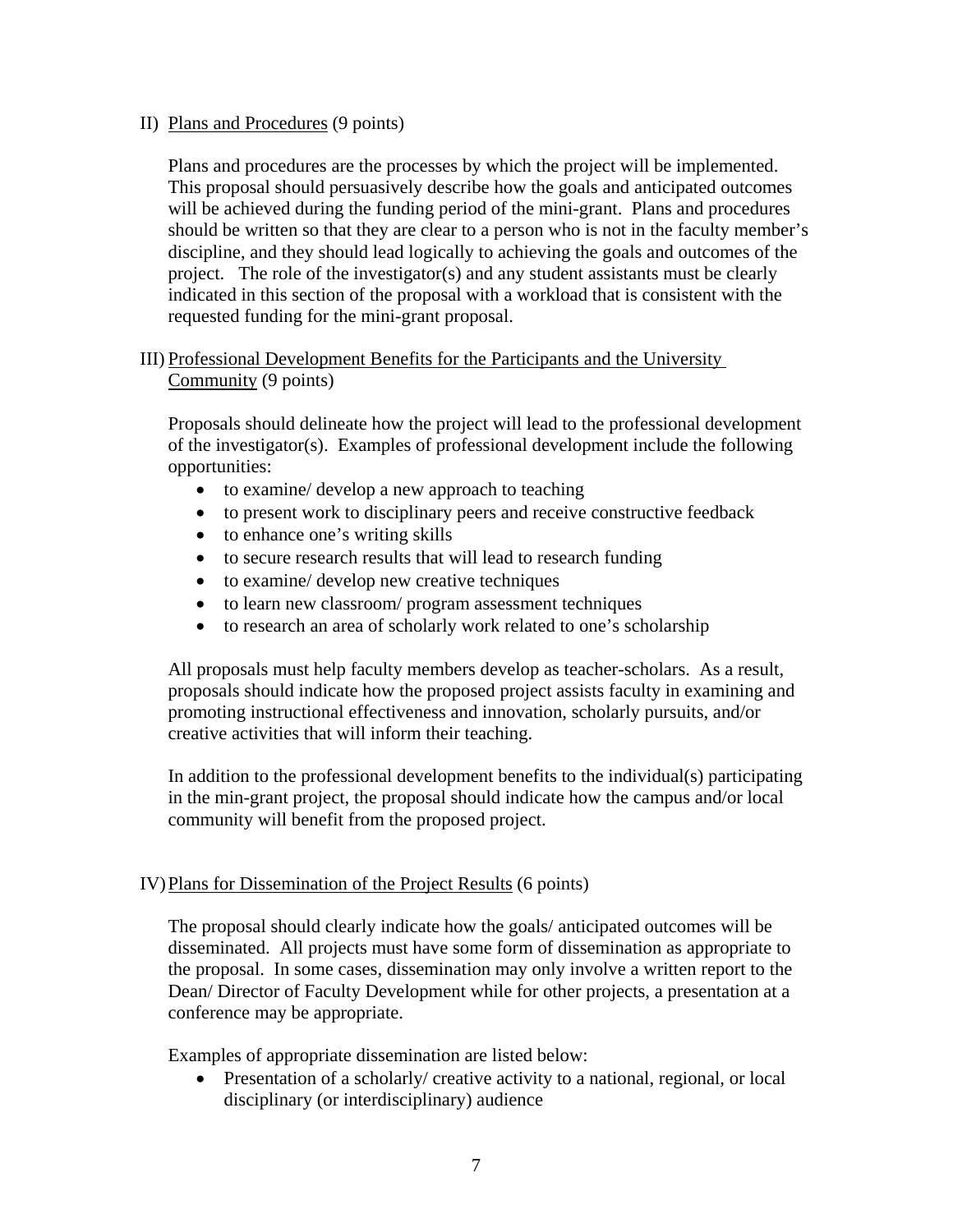- Oral report to the members of one's discipline on a conference attended on a teaching innovation
- Written report of progress on writing of chapters for a manuscript and/ or letter to publisher accompanying chapters written during a mini-grant funding period.

#### V) Timeline for the Project (6 points)

Each proposal must include a proposed timeline for the project that outlines what work will be conducted during the funding period of the mini-grant. If the project will extend beyond the funding period of the mini-grant, clearly indicate what portion of the work will be accomplished during the funding period. The amount of work proposed to be performed during the mini-grant funding period should be realistic considering the individual(s) who will be working on the project.

#### VI)Budget Narrative and Justification (6 points)

The proposal should include a narrative on how the requested budget will allow the project to be achieved during the funding period of the mini-grant and how the requested funding is appropriate considering the nature of the proposed work. See the section on **What to Consider in a Mini-Grant Budget**.

A copy of the Mini-Grant Proposal Evaluation Form, which will be used by reviewers of mini-grant proposals, is attached to this document.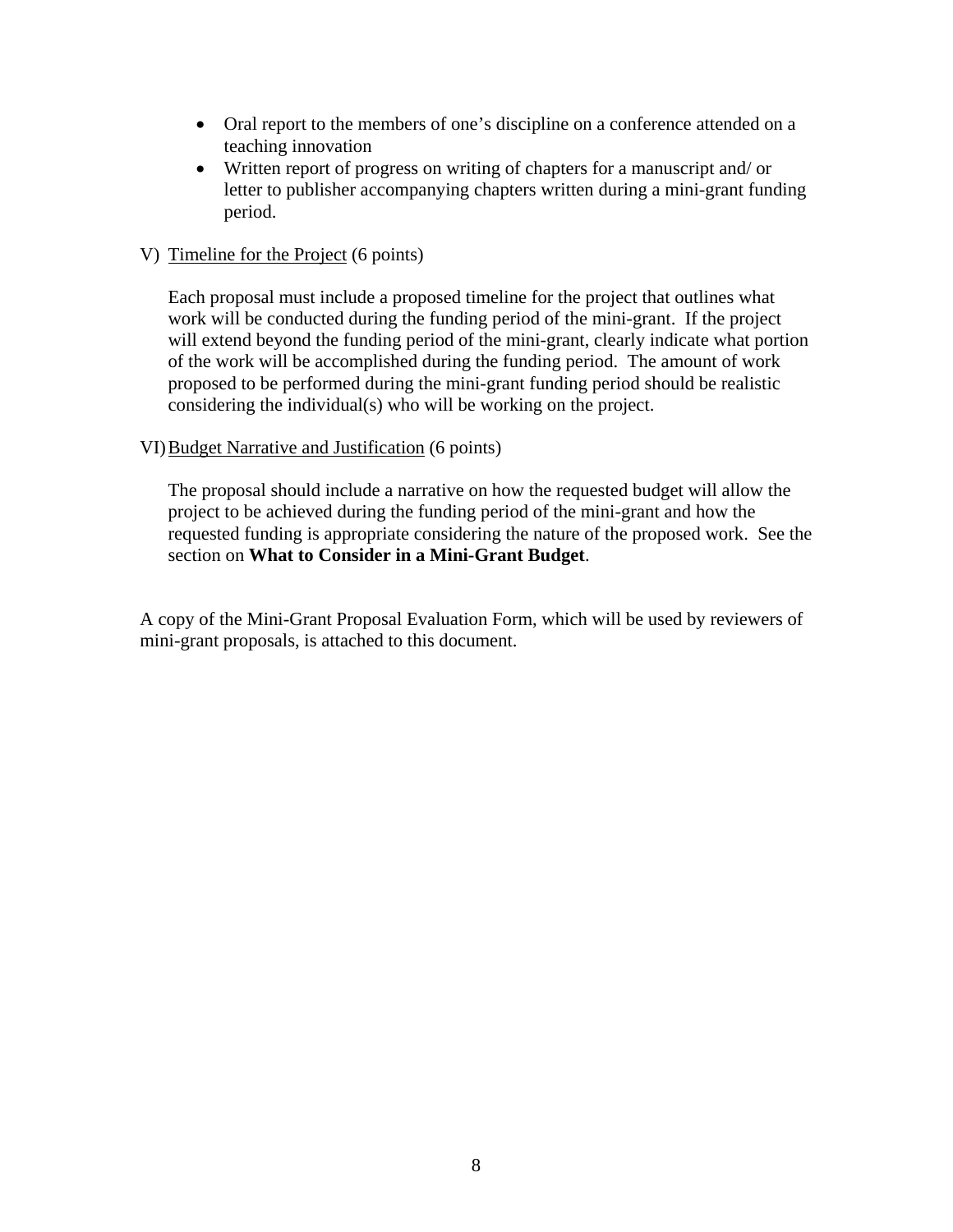# **MINI-GRANT EVALUATION FORM**

## **Minimum Requirements: Proposals failing to meet the following criteria will not be reviewed for funding**

|    | The proposal is aligned with the mission of      | <b>Proposal Meets</b>  |
|----|--------------------------------------------------|------------------------|
|    | CSUCI.                                           | Proposal Does Not Meet |
|    | The proposal helps faculty succeed in the        | Proposal Meets         |
|    | evaluation process at CSUCI.                     | Proposal Does Not Meet |
|    | The proposal describes how the project           | <b>Proposal Meets</b>  |
|    | informs the investigator as a teacher/scholar    | Proposal Does Not Meet |
| 4. | Supporting this project is an appropriate use of | <b>Proposal Meets</b>  |
|    | faculty development funds.                       | Proposal Does Not Meet |

#### **Proposal Evaluation: Proposals will be evaluated based on individual sections of the proposal using the following criteria. A total of 48 points are possible in this evaluation.**

| 1. Goals and Anticipated Outcomes (12 points)                                                                                                               |                                                                                                            |  |
|-------------------------------------------------------------------------------------------------------------------------------------------------------------|------------------------------------------------------------------------------------------------------------|--|
| The goals of the proposal are well-defined.                                                                                                                 | Persuasively articulated (3 pts)<br>Articulated (2 pts)<br>Vaguely described (1 pt)<br>Not evident (0 pts) |  |
| The anticipated outcomes are consistent with the<br>goals.                                                                                                  | Persuasively articulated (3 pts)<br>Articulated (2 pts)<br>Vaguely described (1 pt)<br>Not evident (0 pts) |  |
| The goals and anticipated outcomes are aligned<br>with the CSUCI mission                                                                                    | Persuasively articulated (3 pts)<br>Articulated (2 pts)<br>Vaguely described (1 pt)<br>Not evident (0 pts) |  |
| The proposal delineates how the project will help<br>the faculty member(s) succeed in the evaluation<br>process (RTP, lecturer review, post-tenure review). | Persuasively articulated (3 pts)<br>Articulated (2 pts)<br>Vaguely described (1 pt)<br>Not evident (0 pts) |  |
| 2. Plans and Procedures (9 points)                                                                                                                          |                                                                                                            |  |
| The plans and procedures for achieving the goals<br>are clear and well-developed                                                                            | Persuasively articulated (3 pts)<br>Articulated (2 pts)<br>Vaguely described (1 pt)<br>Not evident (0 pts) |  |
| The plans and procedures are appropriate for the<br>anticipated outcomes                                                                                    | Persuasively articulated (3 pts)<br>Articulated (2 pts)<br>Vaguely described (1 pt)<br>Not evident (0 pts) |  |
| The plans and procedures describe the activities of<br>the investigator(s) and any student assistants.                                                      | Persuasively articulated (3 pts)<br>Articulated (2 pts)<br>Vaguely described (1 pt)<br>Not evident (0 pts) |  |